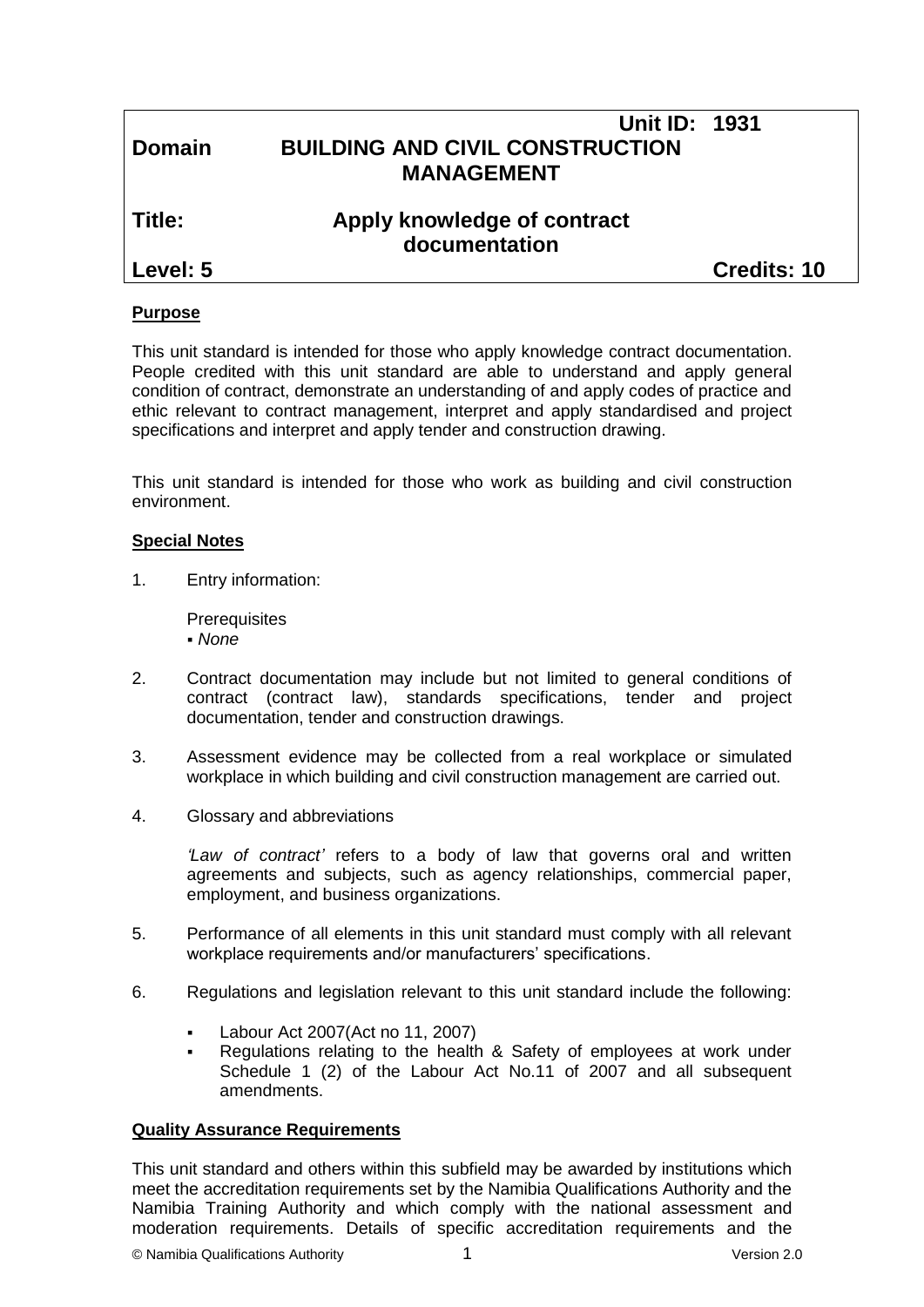national assessment arrangements are available from the Namibia Qualifications Authority and the Namibia Training Authority on [www.nta.com.na.](http://www.nta.com.na/)

# **Elements and Performance Criteria**

### **Element 1: Understand and apply general condition of contract**

## **Performance Criteria**

- 1.1 Principles of Law of Contract are explained.
- 1.2 Different conditions of contract (Contract Law) documents are identified.
- 1.3 Sections of the documents are accessed and information is extracted.
- 1.4 Clauses are interpreted and applied.
- 1.5 Disputes and claims are lodged and resolved in accordance with the relevant clauses of the general conditions of contract.

## **Element 2: Demonstrate an understanding of and apply codes of practice and ethic relevant to contract management**

#### **Performance Criteria**

- 2.1 Purpose and importance of Codes of Practice and ethics are explained.
- 2.2 Relevant Codes of Practice are identified and used.

#### **Element 3: Interpret and apply standardised and project specifications**

#### **Performance Criteria**

- 3.1 Specifications are understood and explained in the context of quality control.
- 3.2 Relevant sections of the documents are accessed and information is extracted.
- 3.3 Relevant clauses are interpreted and applied.

#### **Element 4: Interpret and apply tender and construction drawing**

#### **Performance Criteria**

- 4.1 The role of tender and construction drawings as part of contract documentation is explained.
- 4.2 Information is extracted and applied from drawings.
- 4.3 The interface between drawings, specifications, the bill of quantities and general conditions of contract is explained in terms of the contract/project documentation.